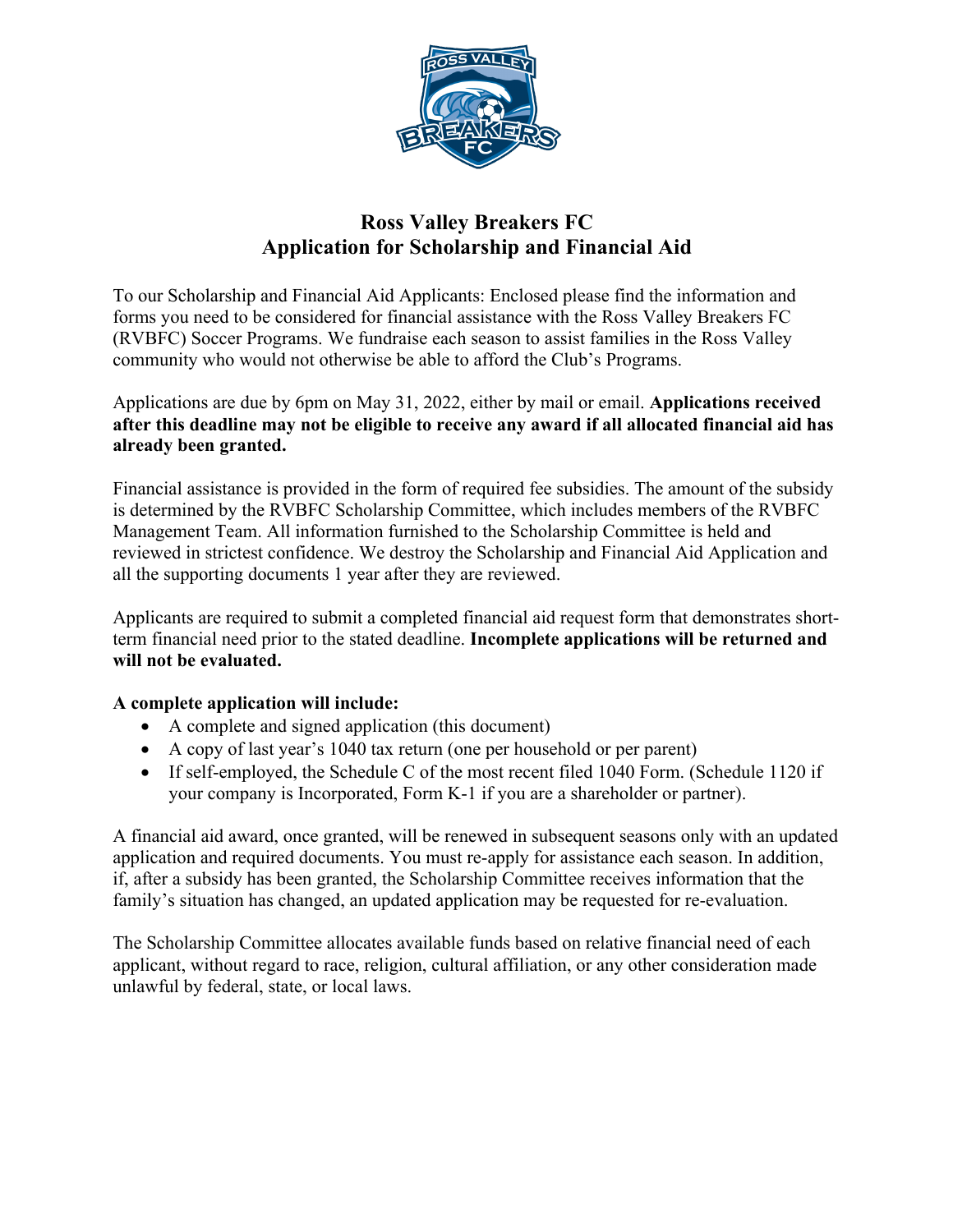

# Part I Financial Aid Application Form

|                      | <b>For Ross Valley Breakers Use Only</b> |                   |
|----------------------|------------------------------------------|-------------------|
|                      | Date Rec'd                               | Fee Deposit Rec'd |
| Date of Application: |                                          |                   |

| Player's Name:                      |  |
|-------------------------------------|--|
| Additional Child(ren) in Household: |  |
| Parent 1 Name:                      |  |
| Parent 1 Address:                   |  |
| Parent 1 Email:                     |  |
| Parent 2 Name:                      |  |
| Parent 2 Address:                   |  |
| Parent 2 Email:                     |  |
| Parent 1 Employer/Job Title         |  |
| Parent 2 Employer/Job Title         |  |

| <b>Financial Aid Requested:</b>     |  |
|-------------------------------------|--|
| <b>Estimated Total Program Cost</b> |  |
| Amount You Can Pay                  |  |
| Amount of Aid Requested             |  |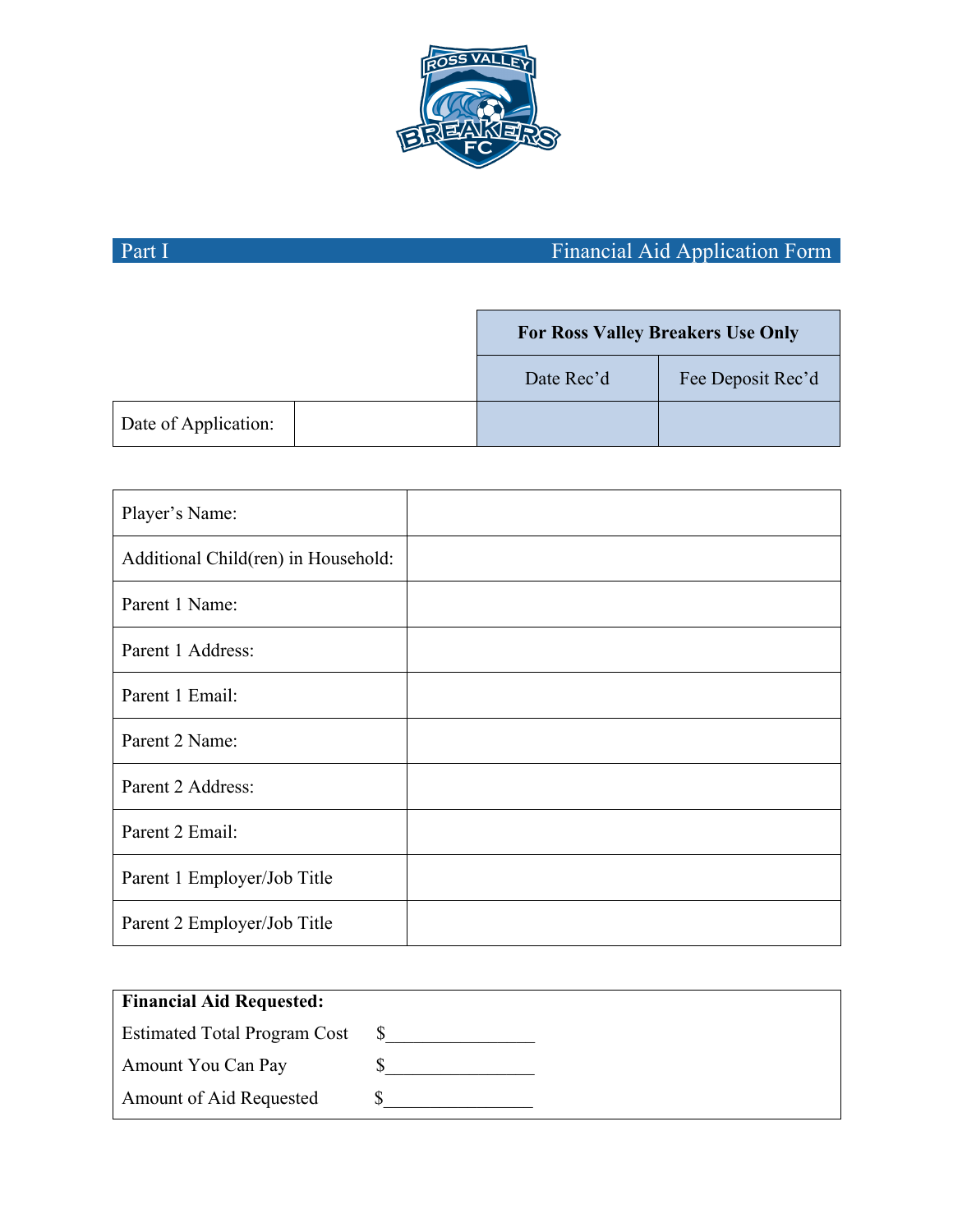

Part II Reason for Request

Please explain the circumstances of the need and indicate if it is a permanent or temporary change. Please also attach additional information if necessary to help the RVBFC Scholarship Committee evaluate your request for assistance.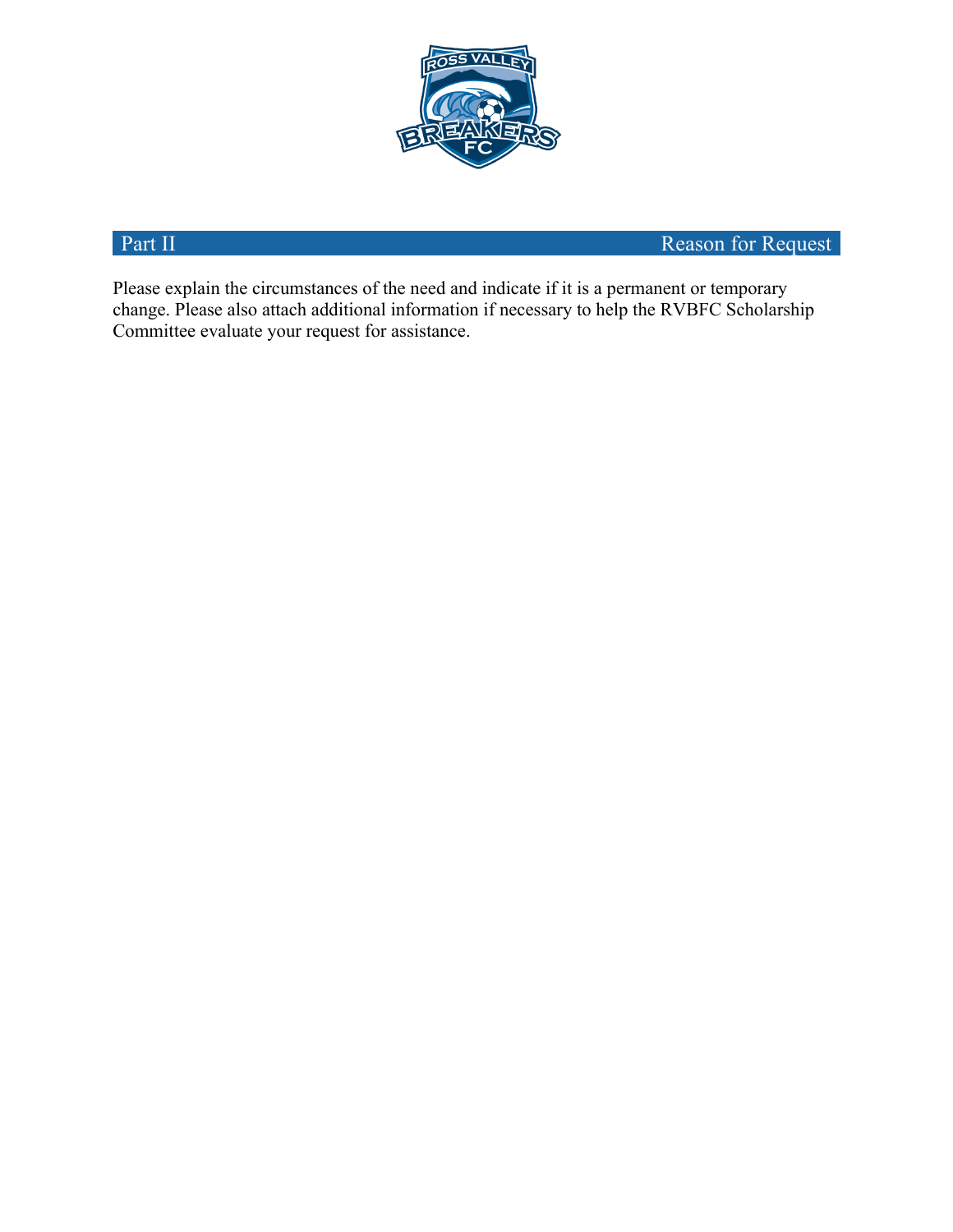

| Part III                                                                                                                                                                                                                          | Details on Circumstances |  |
|-----------------------------------------------------------------------------------------------------------------------------------------------------------------------------------------------------------------------------------|--------------------------|--|
| How much can the household afford MONTHLY towards this player's soccer costs?<br>$\blacksquare$ \$25 $\blacksquare$ \$50 $\blacksquare$ \$75 $\blacksquare$ \$100 $\blacksquare$ \$150 $\blacksquare$ \$200 $\blacksquare$ Other: |                          |  |
| What is the total annual household income as shown on IRS Form 1040 page 1, line 22?<br>$\sim$                                                                                                                                    |                          |  |
| How many persons constitute the household?<br>Adults: _______ Minor Dependents (children): ___________                                                                                                                            |                          |  |
| Household Tax Filing Status:<br>Married Single Separated Divorced Widowed                                                                                                                                                         |                          |  |
| Are there any unusual tax related circumstances?  Yes No                                                                                                                                                                          |                          |  |
| Are you unable to provide a copy of your IRS Form 1040? Yes No                                                                                                                                                                    |                          |  |
| If yes to the two questions above, please provide details:                                                                                                                                                                        |                          |  |
|                                                                                                                                                                                                                                   |                          |  |

**Part IV** Signatures **Signatures** 

The undersigned certifies that this information was provided by him/her and is true and correct. If there is a change in the financial situation of the undersigned and a subsidy is no longer required, the undersigned will advise the Ross Valley Breakers FC as soon as possible.

| Parent 1 Signature: | Date: | Print Name: |
|---------------------|-------|-------------|
| Parent 2 Signature: | Date: | Print Name: |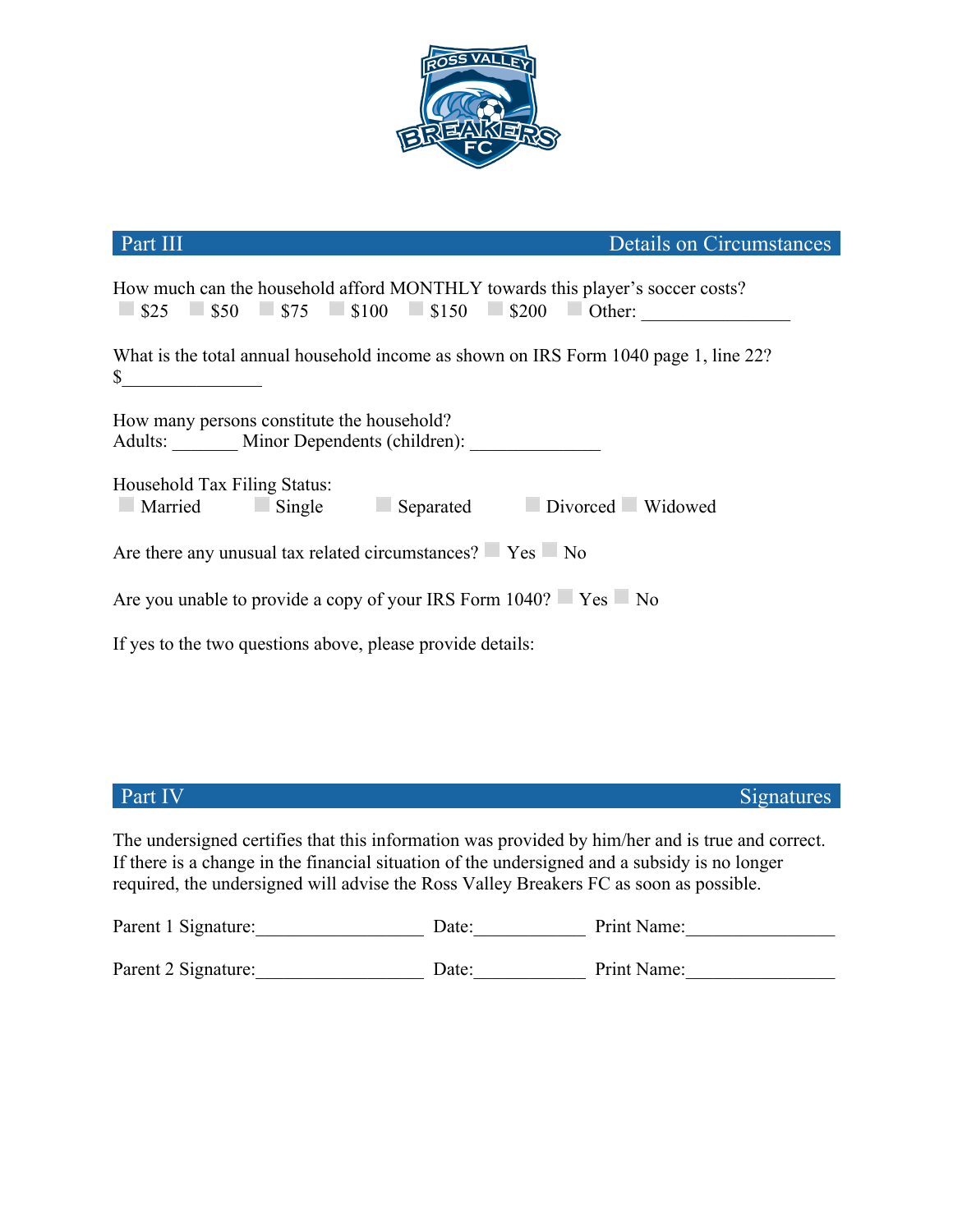

Part V Submitting Your Application

## **Thank you!**

After completing your application, please mail it along with all supporting documents to:

admin@rossvalleybreakers.com

or

Ross Valley Breakers FC Scholarship Committee Attn: Birgit Byers PO Box 2997 San Anselmo, CA 94979

You may also submit your Financial Aid Application package electronically via the document upload link in the club's our Documents page (https://rossvalleybreakers.com/documents/).

Once the RVBFC Scholarship Committee has communicated its decision to you, you will be expected to remit to the club the portion of fees for which you have not received financial assistance.

Part VI Questions or Information

If you have questions, please contact: admin@rossvalleybreakers.com

| <b>DO NOT WRITE IN THIS SPACE</b><br><b>For RVBFC Scholarship Committee Use</b> |  |                    |
|---------------------------------------------------------------------------------|--|--------------------|
| Request Approved                                                                |  | Request Denied     |
| <b>Amount Requested</b>                                                         |  | Amount Approved \, |